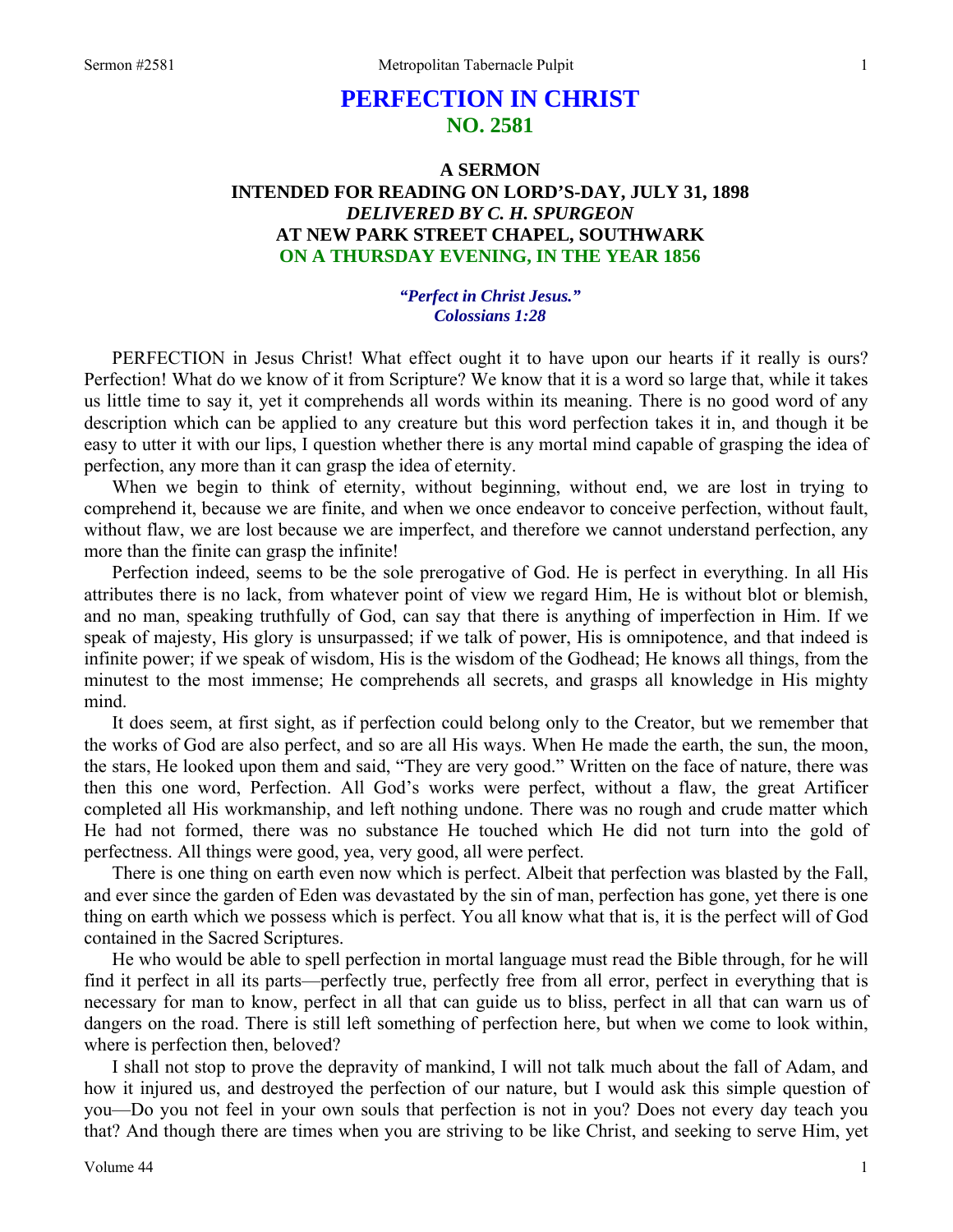in the very striving and seeking you forget that you must live wholly on Christ, that you must trust Him as well in your duties to sanctify them as in your sins to forgive them, and then you begin to set up a perfection of your own, although you have so often had a view of your own heart, that you ought not for a moment dream of any perfection there.

Without making it a doctrine, I simply state it as a fact which you will not deny, that in you, that is, in your flesh, there is not only imperfection, but there dwells no good thing. Honestly, from the depths of your soul, you must confess that, whether Adam lost perfection or not, whether you ever had perfection when you were born or not, it is not to be found in you now, in your conduct, conversation, or life. You only wish it were there. Daily experience makes you bemoan the lack of it.

Every tear that trickles from your eye says, "Imperfection," every sigh which comes from your heart says, "Imperfection," every harsh word which proceeds from your lips says, "Imperfection," and every duty which is not done with the most holy, strict, and rigid observance of God's law, cries out, "Imperfection." You sit down, like the captive daughter of Zion, and confess that the crown of perfection is gone from your head, and departed from your heart. Guilty you must lie before God, for perfection is not in you.

But then, while speaking of the doctrine of perfection, we must remember that according to the sacred oracles, perfection is absolutely necessary for all who hope to enter heaven. We may have lost perfection, but that does not alter God's demand for it. It may be impossible that we should ever be perfect in ourselves, but God demands that we should be perfect. The holy law was given by God, and if we wish to be saved by it, we must keep it perfectly, no man who is not perfect can ever hope to enter heaven. Unless he can find perfection somewhere—in another, if not in himself—He must be irretrievably ruined, and driven from God's presence. No man under the sun can ever walk the starry plains of heaven, or tread the golden streets of bliss, until he gets perfection somehow or somewhere. Let me tell you why.

First of all, it would be unjust in God if He did not punish man if he is not perfect. God required of all men, originally, that they should keep His law entirely. Now, if a man is not perfect, it stands to reason that he must have broken God's law, otherwise he would be perfect. Having broken it, God has said, "I will punish sin, 'the soul that sinneth, it shall die.'" And—with reverence to the Most High God, we say it—if He does not punish every sin, He is not a just God, if He does not exact the punishment for every transgression, there is a blot upon His escutcheon, the whiteness of His throne is tinged with stains, and He is no longer that awfully, severely just God we have considered Him to be.

I tell you, man, the very nature of God demands that you should be punished if you are not perfect. If but one sin has been committed by you, you have broken the tablets of God's commandments, and you are guilty of all. Ah! but it is not merely one sin that you have committed, but ten thousand times ten thousand, you are far from perfection, and unless you can get perfection somewhere—in Christ, or in yourself—you are lost beyond all hope of remedy, for perfection God must have, as a just God*,* or else He must punish you for your sin.

Moreover, remember that we must be perfect, or else we shall never be fit companions for those who are perfect in spirit, and stand before the throne of God. Are not the angels perfect? Has sin ever stained their purity? Once, it is true, "There was war in heaven: Michael and his angels fought against the dragon; and the dragon fought and his angels, and prevailed not; neither was their place found any more in heaven," but now the spirits before God's throne are spotless and pure even as God is.

Has God any stain on Him? Will any dare to say there is imperfection in Him? Nay, God and the angels are perfect, and would men be fit companions for angels and God if they had imperfections? If men should have sin when they come to die, would they be fit to live with those spirits who know no sin, and in whose breasts there has been no guile? Could I hold acquaintance and familiar converse with the man whose lips are always guilty of profane swearing? Could I live in peace with the man whose character is not akin to my own conduct? And surely, there is not so much difference between me and my fellow creatures here, as between the sinner and his God.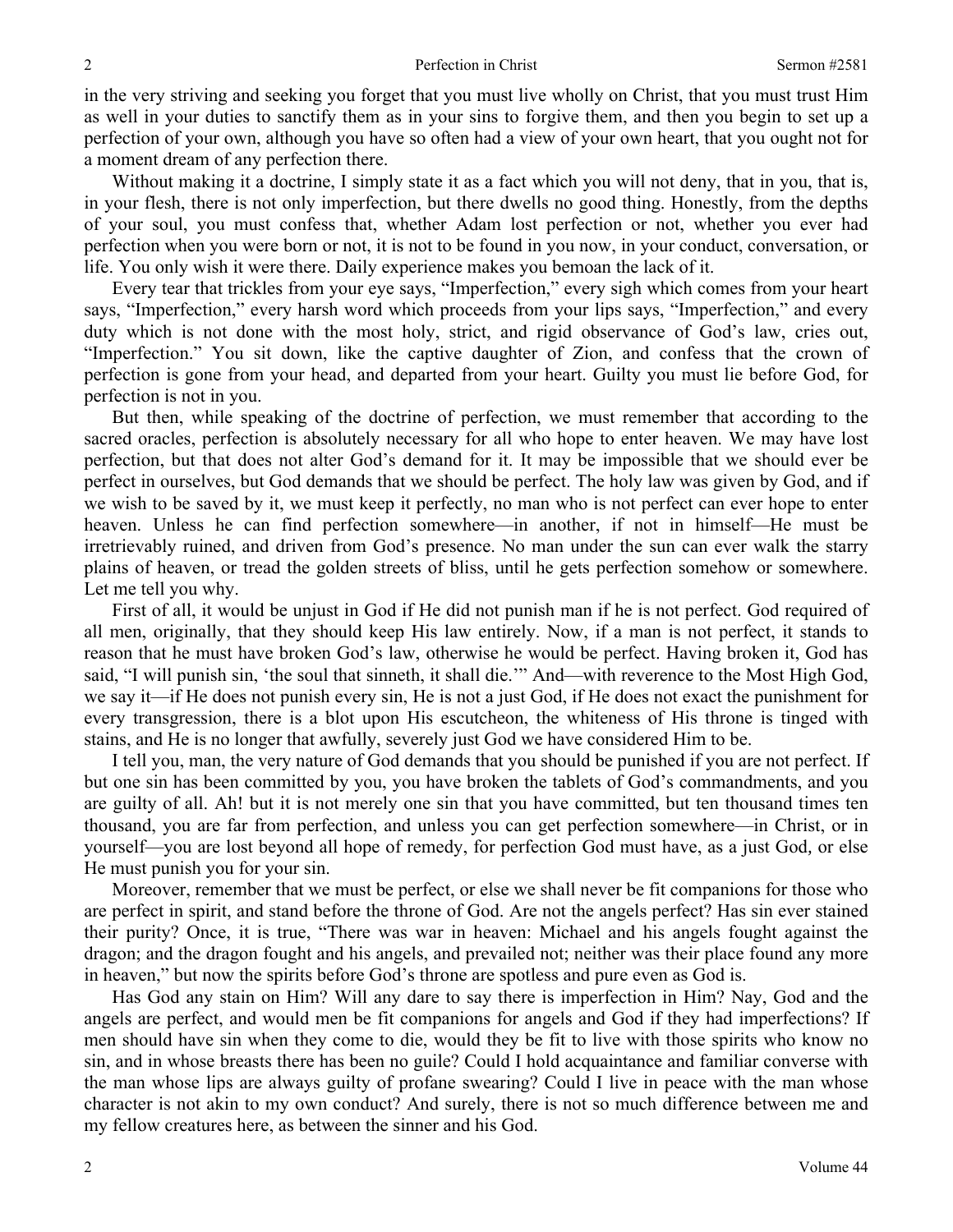No, my friend, unless you get perfection somewhere—in Christ, or somewhere else—you cannot go to heaven. You must have perfection, for God has declared that nothing that defiles shall in any wise enter the gates of Paradise.

# *"Those holy gates forever bar Pollution, sin, and shame."*

None but those washed whiter than snow, and as pure as the Almighty, can hope to be companions of the Deity, and co-heirs with the celestial spirits. You must have perfection, if you would enter heaven, this is evident not only from the nature of God, but from the holiness of heaven itself, otherwise you would be unfit to enter it, and you would not be happy if you were there.

"Where then, is perfection to be found?" again cries the poor sinner. We find a multitude of persons ready to tell us, "Here is perfection," or "There is perfection." *The ceremonialist* says, "I will give you perfection, here it is. You shall in your infancy have sacred drops fall upon your forehead, and hallowed words shall be pronounced over you, and you shall be regenerated. In your after years, you shall kneel before the sacred table, and the bishop's hands shall be solemnly laid upon your head, and you shall take the sacramental bread and wine. And when you come to die, the priest shall sit by your side, and he shall give you, in your last expiring moment, some drops of goodly cheer called wine, and a piece of bread, and these shall be your passport to heaven, and so you shall be perfect."

Ah, poor ceremonialist, you will find yourself mightily mistaken and much deceived! Like a dream when one awakes, God will scatter all the baseless fabric of your hand, all that you have done, and all those pretty garments you have woven, shall be rent sunder, and cast into the fire, and you shall stand naked before Him.

Then comes *the speculative perfectionist,* and he tells you that you must believe in Jesus Christ, and then, by a rigid system of devotion, and constantly observing religious duties, you will attain to three or four stages. You will get, in the first place, to justification, then to sanctification, and go on by degrees until you will be perfectly sanctified, and come to the highest degree men can have in the body.

I have met with some of these "perfectly sanctified" gentlemen, but I could have spoiled their perfection simply by treading on their corns, and I believe I have done so, for they have seemed to be immensely cross when I have denied their proud boast. I have heard of a particularly perfect man who came to John Berridge one morning. The quaint and honest minister treated him very rudely, whereupon the man turned round at once, and began to speak all manner of evil words. John said to him, "Pretty perfection was yours, that I could spoil in so easy a manner!"

You will always find those so-called "perfection" gentlemen far from perfect. I would not trust the man who called himself "perfect" in anything whatever, for he that says he has no sin is a liar, and the truth is not in him. He that says he is perfect, mistakes God's Word, and knows not himself.

Where then, is perfection to be found? The text tells us that all Christians are perfect in Christ Jesus, that the sons and daughters of the Lord God Almighty are perfect in Christ Jesus. Let me try to explain the meaning of this perfection in Christ.

**I.** First, consider now GOD'S PEOPLE ARE "IN CHRIST."

I remark, first, *they are all of them in Christ in the covenant of election.* When God chose His people, He did not choose them one by one, separately, but He chose Christ, and all His people were chosen in Him. Just as when I select an acorn, I select all the unborn forests slumbering in that acorn cup, so, when God chose Jesus, He chose all the people that were in Him, all whom Christ had taken to Himself by an eternal union, and had made one with His own person.

Secondly, *the chosen ones are all in Christ also by redemption.* When Jesus died, each one of us who believe in Jesus died in Him, and when He suffered, we suffered in Christ. Our sins were laid on Christ's head, and now, Christ's merits are laid on us. Christ made an atonement for the sins of all His elect through the shedding of His blood upon the cross. We were in Him when He died, we were in Him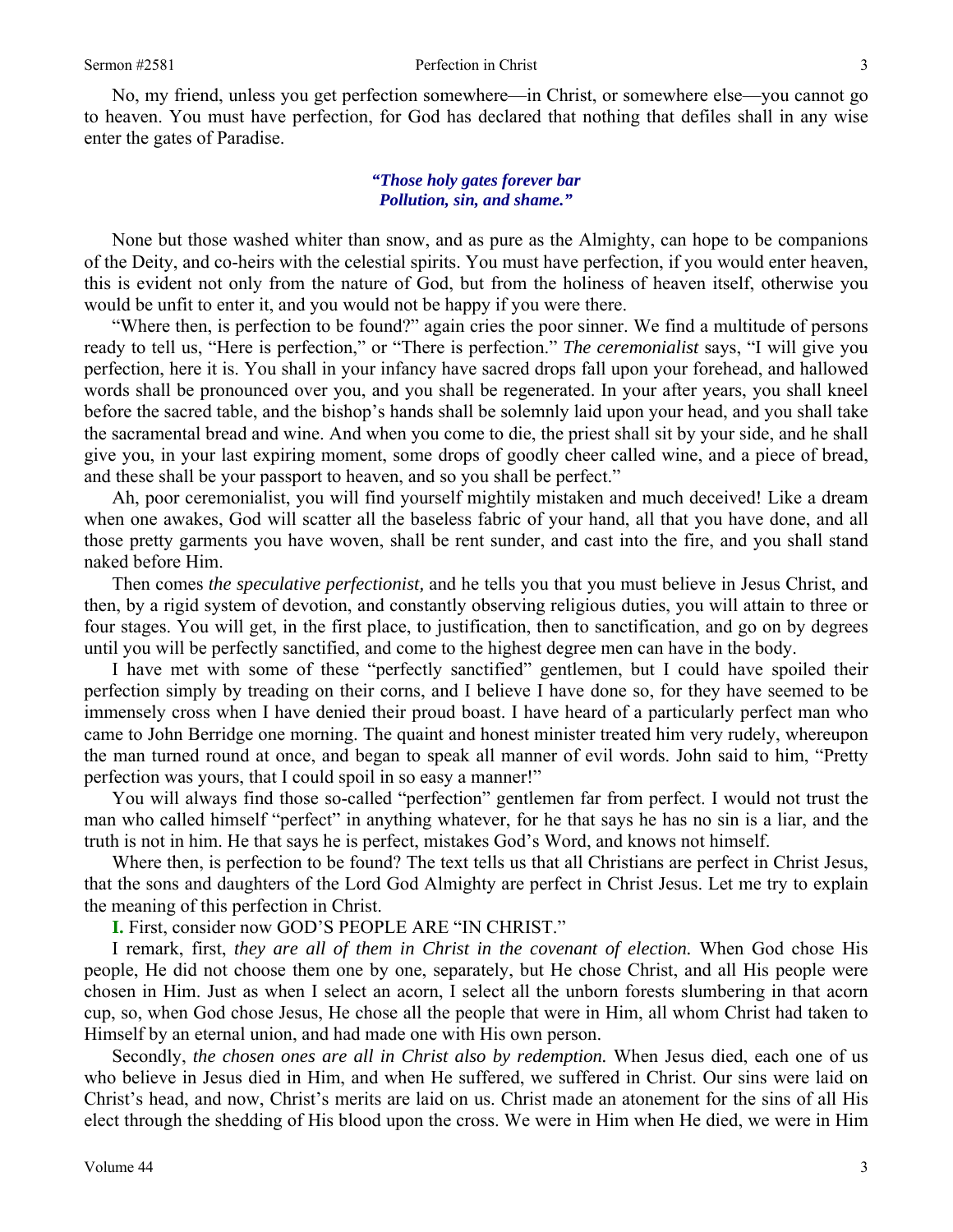when they laid Him in the grave, we were in Him when He rose and led captivity captive, and we are in Him now.

Thirdly, *we are in the Lord Jesus Christ actually, positively, and to our own knowledge, when we believe in Him.* It is then, when faith comes by hearing, and hearing by the Word of God, that we become consciously in Christ. We were in Christ before, but we did not know it. We were made secure in Jesus from before the foundation of the world, but we did not know it, we had no evidence of it whatever.

We were like a man who is under age, the possessions his father will give him when he is twentyone, or which have been left to him, are positively his, but he cannot touch them until he comes of age, so, all the possessions of the covenant belong to the elect, even before they believe, but they cannot touch them until the appointed time comes, when by sovereign grace they believe.

A man who has not attained his majority cannot get much comfort from what he is to have when he comes to full age, he cannot live on it, he cannot be supported by it. So, the Christian cannot feed on what he has not received. When we have faith, then we come into our inheritance, the moment we believe, we have attained full age, we are no longer under tutors, and governors, and schoolmasters, but we are brought to Christ, we are of perfect age, and then we are said to be "in Christ."

The moment a sinner believes, then he is "in Christ," and no man whatever has any right to make any pretense that he is in Christ until he believes, until he has surrendered himself to Christ, until he has given himself to Jesus to be saved by Him, to serve Him, to live for Him, and at last to die in Him, and live with Him forever.

**II.** The doctrine of our text is THAT EVERY MAN WHO IS "IN CHRIST" IS PERFECT.

Does not this startle us? The majesty of our text demands someone who could discourse with eloquence, yea, it needs an angel to proclaim its glorious meaning. Believers are, in Christ, perfect every one of them. There is a newborn child of God! It may be only ten minutes since he put his faith in Jesus Christ. Before that time, he had been a drunkard, a swearer, a blasphemer, but yet I tell you, if that man has really believed and is in Christ, he is perfect in Christ.

There is another man who has been a backslider! Once he walked in God's ways, but he has been suffered to wander from the faith. Now God is bringing him back, He is laying hold on him, and the man is weeping, and repenting, and crying out, his bones are broken through the fall, his soul is sore and sick even unto death, see him as he stands with tears of penitence coursing down his cheeks! I tell you, that man, backslider though he may have been, though he has sinned even as David did, is perfect in the person of Christ.

There is another, a grey headed old man. Long has he fought his Master's battles—he has received many a wound and scar, and the troubles and trials of this mortal life have greatly weakened him. If you ask him whether he is perfect, he tells you, "Nay, from the crown of my head to the sole of my foot, by nature I feel diseased. In me, that is, in my flesh, dwelleth no good thing." He disclaims all righteousness of his own, all trust in himself, all hope out of Christ. I tell you, that old man is perfect in Christ. I care not what may be his frailties, what may be his weaknesses, he is perfect in Christ.

And then, O Christian, what though your sins are many, what though infirmities beset you, though you have a hasty temper, and perhaps the lusts of the flesh sometimes rise, and only preventing grace saves you from going astray, what though evil thoughts cross your mind, and today you are bemoaning your sad case, and crying out, "O wretched man that I am! who shall deliver me from the body of this death?" I tell you, Christian, you are complete in Him, you are perfect in Christ Jesus, being washed in His blood, clothed with His righteousness*,* united to His person, you are this moment perfect in Him.

There is one passage in Solomon's Song, which once flashed on my mind with great brilliancy when I was reading that blessed Canticle. It says, "Thou art all fair, my love; there is no spot in thee." That is Jesus Christ talking to His church. She says, "I am black, because the sun hath looked upon me." She acknowledges her own imperfections, and her want of beauty, but Jesus Christ says, "Thou art all fair, my love; there is no spot in thee."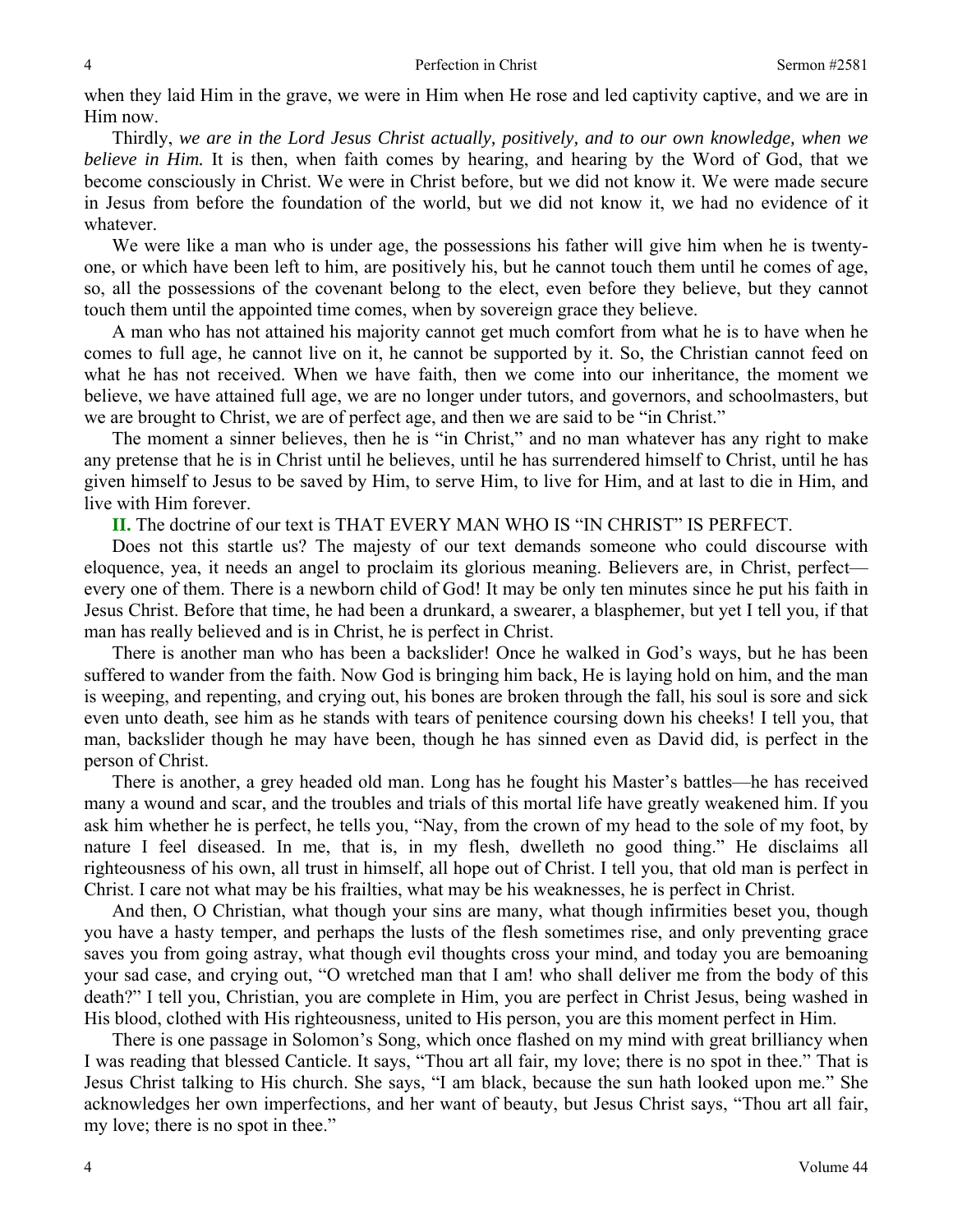Looking at His church, from the crown of her head to the sole of her foot, He sees not a blemish, because she is in Him. She does not stand in herself. Her divisions and the sins of her members and of her ministers are sore blemishes if you look at her with the eye of the world, or with the eyes of Christians, but if you look at her in Christ, all her blemishes are gone, she is covered with a robe that makes her shine like a queen. Though her old garments may have been those of beggary and ruin, she has now the garments of majesty and light. "Ye are complete in him," yea, ye are "perfect in Christ Jesus."

I think it would be very hard to make some who are the Lord's people believe this. Some of you are drudging on in bondage, because you do not understand justification by faith completely, and I believe that the great fault of the ministry of our day is, that complete justification in the person of Jesus Christ is not preached in all its length and breadth. Because there are some ministers who, while preaching it, say things which have a tendency to lead men to licentiousness, therefore we are forbidden to say anything at all about it.

But beloved, I am sure that all I can say to you about our perfection in Christ will never lead a Christian to licentiousness, for because he is "perfect in Christ," he will long to be more like Him himself, and he will seek more and more, day by day, to have the sanctifying influence of the Holy Ghost exerted upon him to keep him from sin.

Many go to Arminians and semi-Calvinists to hear this, that, and the other, they have all kinds of divinity conglomerated into one, little bits of Pelagianism tacked on to small scraps of Arminianism, these hooked on to Calvinism, and that again joined to Socinianism, all sorts of strange combinations mixed up into one curious medley for them to drink, whereas they want, instead of that, the pure unadulterated milk of God's Word in the shape of the doctrinal preaching of justification by faith.

How are we justified? That is the question for us to answer. Are we justified by works, or by grace? Every true Christian says, "We are justified by faith; by grace are we saved, through faith, and that not of ourselves, it is the gift of God." Well then, if we are saved by faith in Christ, can we be said to be saved by works? If I had no good works at this moment, and if I have faith, am I not as completely justified as though I had ten thousand good works? I know, if I am justified by faith, good works will always follow, but good works will never merit justification. They are the handmaidens, not the mistress. Faith in Christ is the foundation, the cornerstone, and top stone of justification. Good works are evidences of justification, they have nothing to do with procuring it.

The poor thief who died, having been hardly able to do a good work, went to heaven just as surely as the man shall who lives eighty years in the service of his Master. It is not anything in myself that saves me, it is Christ alone. If I feel myself the most loathsome of all creatures, even though I hate and abhor myself, yet if I know I have faith in Christ, if I have cast myself on His atoning sacrifice, He has not altered though I have, He is as perfect as ever, in Him there is no sin, and therefore I, standing in Him, am perfect this moment notwithstanding all my corruptions and frailties.

**III.** Now I come very briefly to consider THE INFLUENCE OF THIS DOCTRINE of perfection in Christ when it is realized in the heart.

I know that at the outset, some will say that this doctrine, stated so broadly, must necessarily lead persons to imagine that good works are of little service. I ask them, if they ever read any of Luther's writings, whether they have noticed how broadly he speaks concerning good works and the righteousness of the flesh? If they have read his writings, they will find that, as a Protestant and a follower of Luther, I have not overstepped the mark.

And if they will turn to the epistle to the Romans, they will see how Paul declares, "And if by grace, then is it no more of works: otherwise grace is no more grace. But if it be of works, then it is no more grace: otherwise work is no more work." If they will read the other epistles, they will see that I might have said even more upon this theme.

I deny that this doctrine has any tendency to lead men to sin. I can speak for myself, so far as my own life is concerned, I always find myself most holy when I know myself to be most unholy, I can live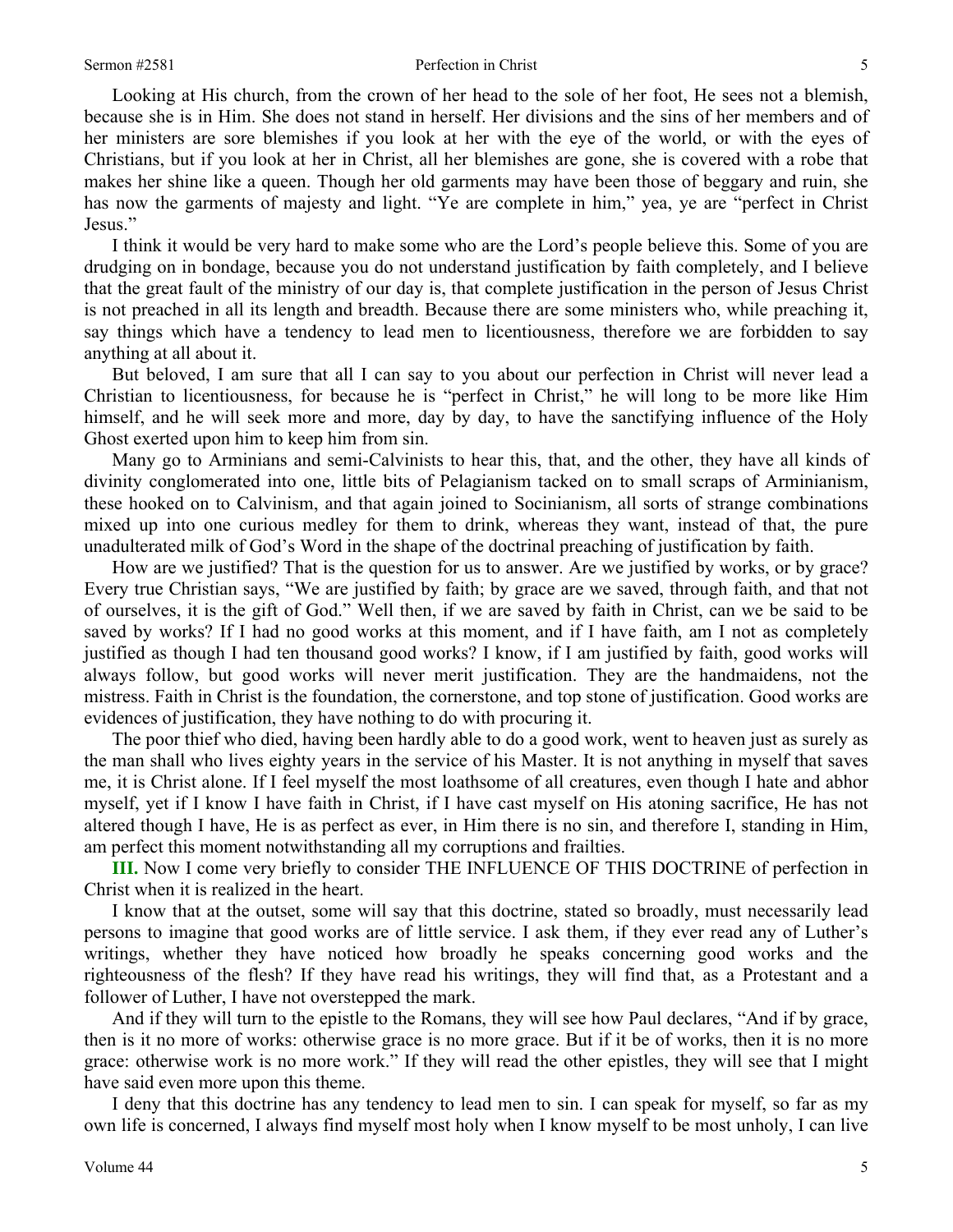most like Jesus when I live most on Jesus and most out of myself. When I say, "I must live on Christ alone, I must rest on Him solely for salvation, and believe that however unworthy, I am saved in Jesus," then there rises up, as a motive for gratitude, this thought, "Will I not live wholly to Christ, will I not love Him and serve Him, seeing that I am saved by His merits?" That is the strongest tie to virtue, and the greatest bond to a holy life.

Then let me tell you the next effect of this doctrine. *It gives a Christian the greatest calm, quiet, ease, and peace.* How often are the saints of God downcast and sad! They ought not to be so, I do not think they would be, if they could always see their perfection in Christ. I know you have your "corruption men" who always preach corruption and nothing else, telling you about the depravity of the heart, and the innate evil of the soul. I like to read their works and to hear them, but I like to go a little further, and to remember that I am "perfect in Christ Jesus."

I do not wonder that those men who always dwell upon corruption should look so sad and seem so miserable, but I do think, if a man could always see his perfection in Christ, he would be happy. What though distresses afflict me? I am perfect in Christ. Though Satan assaults me, I am perfect in Christ Jesus, though there are many things to be done before I get to heaven, those are done for me in the covenant of divine grace. There is nothing wanting, Christ has done it all."

# *"'It is finished!' Hear the dying Savior cry."*

And if it is finished, then am I complete in Him, and can "rejoice with joy unspeakable and full of glory."

Poor Christian, you are perfect in Christ! Tried Christian, you are perfect in Jesus! If the Holy Ghost does but apply this truth to your soul, if you were in the very caverns of the ocean, it would be enough to carry you up to the stars for joy to think that you are perfect in Christ.

There are some who are conscious that they have no perfection, but are covered with sin from head to foot. There is a poor wretch who has crept into this chapel tonight, and has felt that he would crawl down a mouse hole or stay in any corner of the building, if he might but hear the sermon. He felt it was too hallowed a place for him to sit down in, he was almost ashamed to stand in the company of the saints, he believed himself to be such an unworthy sinner.

I tell you friend, if you are a poor, stripped, law-condemned sinner, you shall yet be able to see yourself "perfect in Christ Jesus." Man! does not this make your ears tingle? Does not your heart leap for joy at the very thought of it? Black as you are, you shall be white one day; filthy as you are, you shall yet be cleansed; evil as you are, you shall be made good.

Yea, however enormous your transgressions, however black your crimes, you may even have been a murderer, but Christ's blood can wash the blood off your hands, you may have been a thief, but Jesus Christ restored that which He took not away, and He will forgive even your sin. You may be the vilest one that ever disgraced this earth, you may be a walking nuisance in the very streets, yet I tell you, if you believe in Jesus Christ this night, you shall go away perfectly clean.

Oh, it is marvelous, this salvation! Christ takes a worm, and transforms it into an angel; Christ takes a filthy thing, and makes it into a cherub; Christ takes a black and deformed thing, and makes it clean and matchless in its glory, peerless in its beauty, and fit to be the companion of seraphs.

O my soul, stand and admire this blessed doctrine of perfection in Christ Jesus! Though you should become more pure and pure every day, yet perfection would still be beyond you. The heights say perfection is not in them, the depths say, "Perfection is not here," the caverns in the bowels of the earth tell us, "Perfection is not in us." Perfection is in the person of Jesus Christ alone.

O Christian, think of this! The robes of Jesus are put on you; the royal crown Christ Jesus wore is now, to God's eyes, on your head; the robe of azure which once He had upon His shoulders is now on yours; His silver sandal is yours; the golden zone His belt of glory, is yours; the matchless purity of His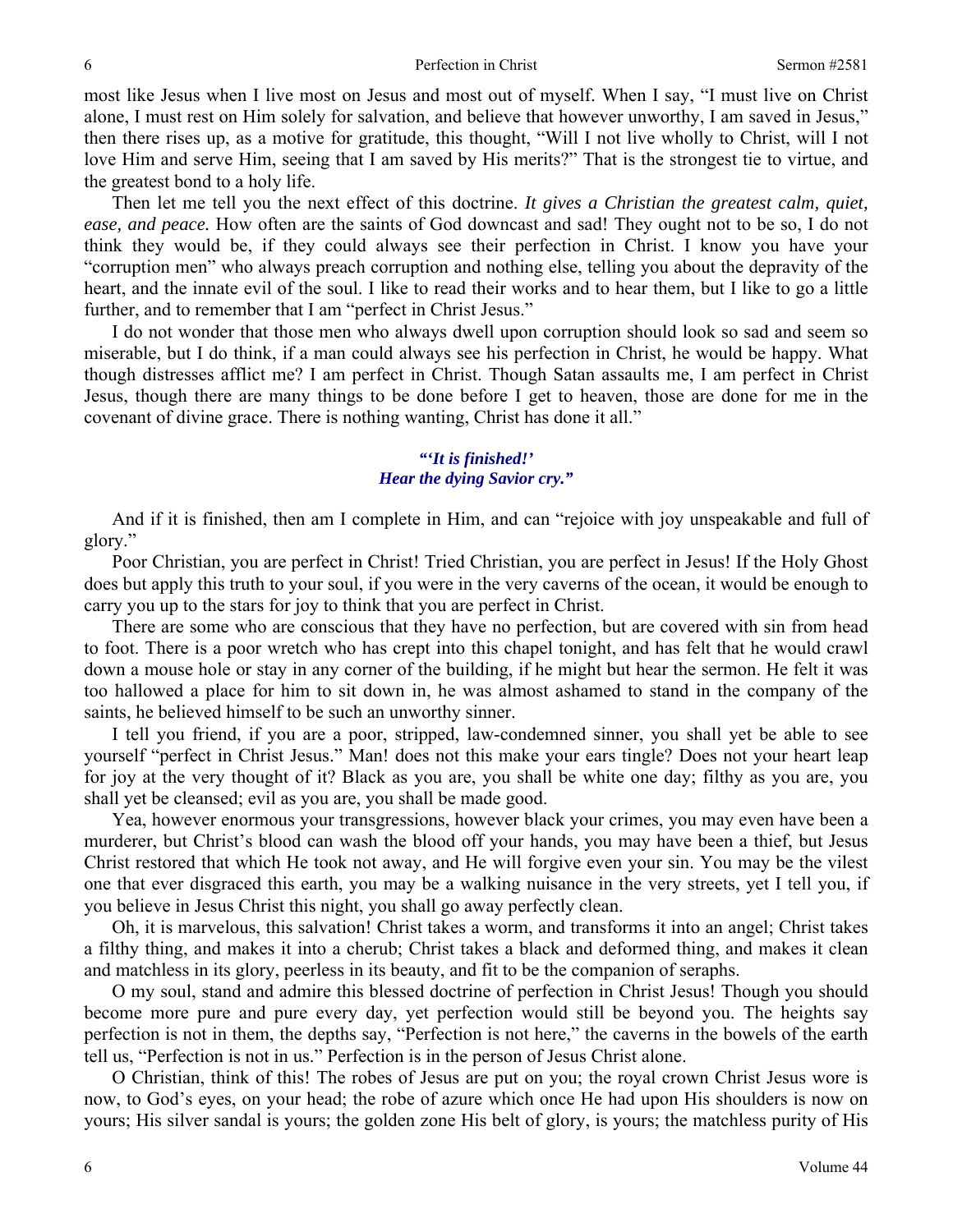sinless life is yours; everything that Christ has is yours; you are perfect in Him; there is nothing you can want which He cannot give you!

If you go to His storehouse with a large list of your needs, saying, "I want this," or "I want that," it is all there, and more than you will want is there. Do you want sanctification? It is there. Do you want redemption? It is there. Do you want strengthening grace? It is there. Do you want preservation? It is there.

Man, are you standing tonight poor, naked, blind, miserable, desponding? I say—Be not so foolish as to remain in all your poverty and wretchedness, when you may be rich. Why, Christian, are you now poor, ragged, stripped? Do you see the hole in that wall? It has a mark upon it, the shape of a cross. I will lend you the key called "Promise." Go, insert it in the keyhole, and when you open it, whatever you want you shall find.

First, there is a bath of gold, in it you shall be washed and become white. Further on there hangs a robe, and though you are now naked, you shall put it on. There is a crown for you to wear, and there is everything else you can want. If you want bread, you shall find it, for it is said, "Bread shall be given him, his waters shall be sure." If you need comfort, it is there, for Christ is "the consolation of Israel." If you want forgiveness, it is there. All things are wrapped up in Christ.

This morning my eyes were dazzled when I saw the Queen's plate. I am not much of a believer in the Queen's plate, or anybody else's plate, but when I saw things of so much value—the precious jewels that sparkled here and there—I wondered at their amazing costliness, and could not guess how much they would come to if they were all sold, and the money given to the poor—which I rather felt inclined to wish they might be.

But if I were once to get to see all the riches of Christ, could I tell you how large His riches are, I should have to hold up my hands in astonishment and say, as I took up one mercy after another, "This is a golden mercy, how much is it worth?" I should be unable to tell you the value of any one of them. "Ah!" the angels would say, "Do not try to estimate these precious things, for they had to be bought with Christ's blood, and until you know the price of blood divine, you cannot tell the value of these mercies."

Now, to wind up my discourse, let me inquire who of you can take to yourselves this blessed doctrine? How many of you are "perfect in Christ Jesus?" Some man says, "I think I am perfect in myself, I am as respectable a gentleman as anybody living, and I am not going to be insulted by any of your nonsense. I am at least as good as other people, and perhaps rather better. And I do think, if heaven does not go by favor, I most certainly shall get in, for I feel myself to be very good and righteous."

Then hear the voice of Jesus, "Woe unto you, scribes and Pharisees, hypocrites! for ye are like unto whited sepulchres, which indeed appear beautiful outward, but are within full of dead men's bones, and of all uncleanness. Even so ye also outwardly appear righteous unto men, but within ye are full of hypocrisy and iniquity." "Verily I say unto you, that the publicans and the harlots go into the kingdom of God before you."

Another says, "Perfect in Christ Jesus? No, sir, that I am not, I know I have no interest in the blood of Christ, and if I were to say I had, it would be a barefaced falsehood, and my conscience would cry out against me, there is something in my heart which would forbid my lips to say it." Then, pray do not say it, dear heart, for I would not have you speak what is not true. If you feel that you have not any interest in Christ, say so to your own souls. It is best for you to look the matter in the face. You say you do not know that Christ died for you, you say you are sure that you will sink into eternal torments if you die tonight.

Well, take that thought home to your heart and for half an hour think it over—"I am out of Christ, I am a condemned sinner, and if I were to die, I feel I should sink into hell." Do not be afraid of the thought, do not be like the man who says, "I will not have that thought anymore," but be honest with yourselves. What is the good of cheating yourselves? Do deal fairly with your own souls*.* 

It never does a man any hurt to examine his books, and see if his accounts are all right. If he is a bankrupt, he will not lose anything by knowing it, if he is insolvent, he will get no richer by hiding it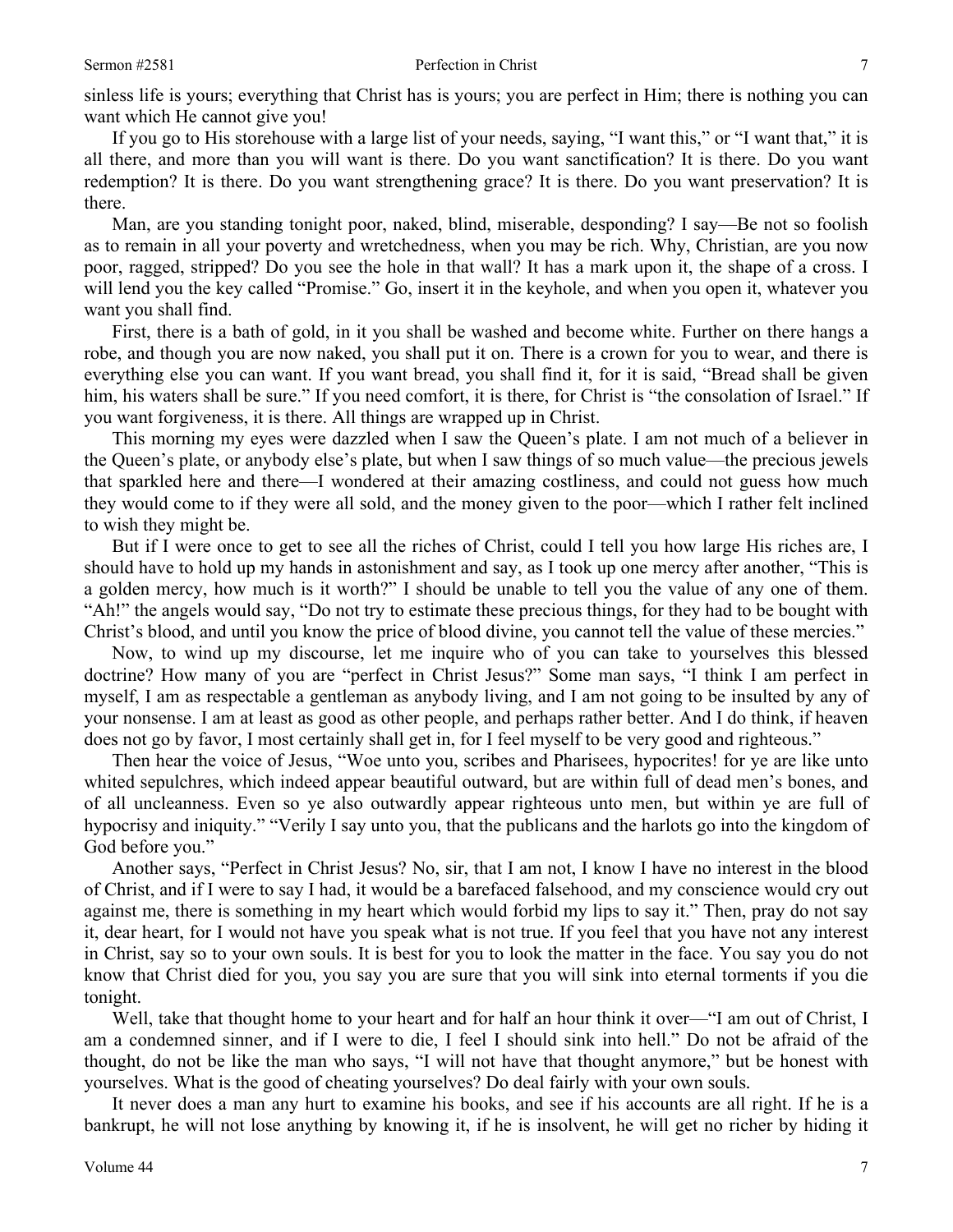from himself. You may say, "It is true, I am a lost and condemned sinner." Well, the thought will bring you to your knees, and you will cry, "O God, give me an interest in Jesus Christ!" And that mighty God, who always hears prayer, will save you and you shall go on your way rejoicing and triumphing in Christ.

Then there is one who, when I ask the question, "Are you perfect in Christ Jesus?" will reply, "Ah, I trust I am! By humble faith, I lay my hand on the head of Jesus, and I know that I stand perfect in Him." Then, my brother, give me your heart, let us shake hearts tonight! Oh, it is a sweet brotherhood, the brotherhood of the perfect in Christ Jesus! You are perfect in Him, then, my brethren, just wipe those tears away, you are perfect in Christ.

Do you know what yon poor sinner says? He says, "O Lord, if I could say that, I would not care about health, I would not care whether I was in poverty, or whether I was rich." He thinks, if he only knew himself to be "perfect in Christ," he never would be miserable as long as he lived. Then why, beloved, are you down in your spirits, while you are "perfect in Christ?" Why do you lie on the ground? It is time for you to take your harp from the willows; if you are "perfect in Christ," I can see no room for sadness.

Suppose that you are going to a poor house where you have not a bit of fire, never mind, you can say, "I am perfect in Jesus." Perhaps you will scarcely know where the next meal will come from—let this thought cheer you, "Perfect in Jesus." Though the wind may come and blow between the rags that cover you, if you can say*,* "I am perfect in Jesus," you can be content with poverty. Though you are in pain, and tossing about in your bed, if you can say, "I am perfect in Jesus," it will be like medicine to soothe your spirits, and when grim death appears, you only need look him in the face and say, "Perfect in Jesus," and in that moment death will change into an angel, pain will be turned into bliss, and sorrow into immortal glory.

God give all of you to realize that you are perfect in Jesus, in Jesus only, in Jesus forever! Bless His precious name! Hallelujah to His person, glory to His grace! Seraphs, sing out His praises! Cherubs, take up the note! Ye rocks, ye hills, burst forth into song! All ye Christians, sing praises to Him who loved us with an everlasting love, and who will carry us safe home to glory to be with Him forever and ever!

# **EXPOSITION BY C. H. SPURGEON**

### *ISAIAH 55*

**Verse 1.** *Ho, every one that thirsteth, come ye to the waters, and he that hath no money; come ye, buy, and eat; yea, come, buy wine and milk without money and without price.* 

Let no one ask whether he *may* come to Christ for salvation, he is bidden to come. Whoever wills to come is welcome. "Ho!" says God, as men cry when they have goods to sell, and would attract the passerby, and not merely to one does He speak, but to everyone, "Ho, every one that thirsteth" whatever is the age he lives in, and to whatever age he may himself have attained, "Ho, every one that thirsteth."

But is there anything to be had by those who come? There is in God exactly that which every soul needs, first, "waters" for the thirsty. There is even more than absolute necessities, "wine and milk," God has an abundance of grace, yea, a superabundance. He can give us all we need, and even more than we desire. Oh, turn not away when God the Father cries, "Ho!"

**2***. Wherefore do ye spend money for that which is not bread? and your labour for that which satisfieth not? hearken diligently unto me, and eat ye that which is good, and let your soul delight itself in fatness.* 

Apart from God, there is nothing for us but destruction. We may spend our money, and our labor too, but happiness is not to be found by the creature apart from the Creator, or by a sinner apart from the Savior. God has so constituted the human mind that it cannot be perfect without Him.

**3***. Incline your ear, and come unto me: hear, and your soul shall live;*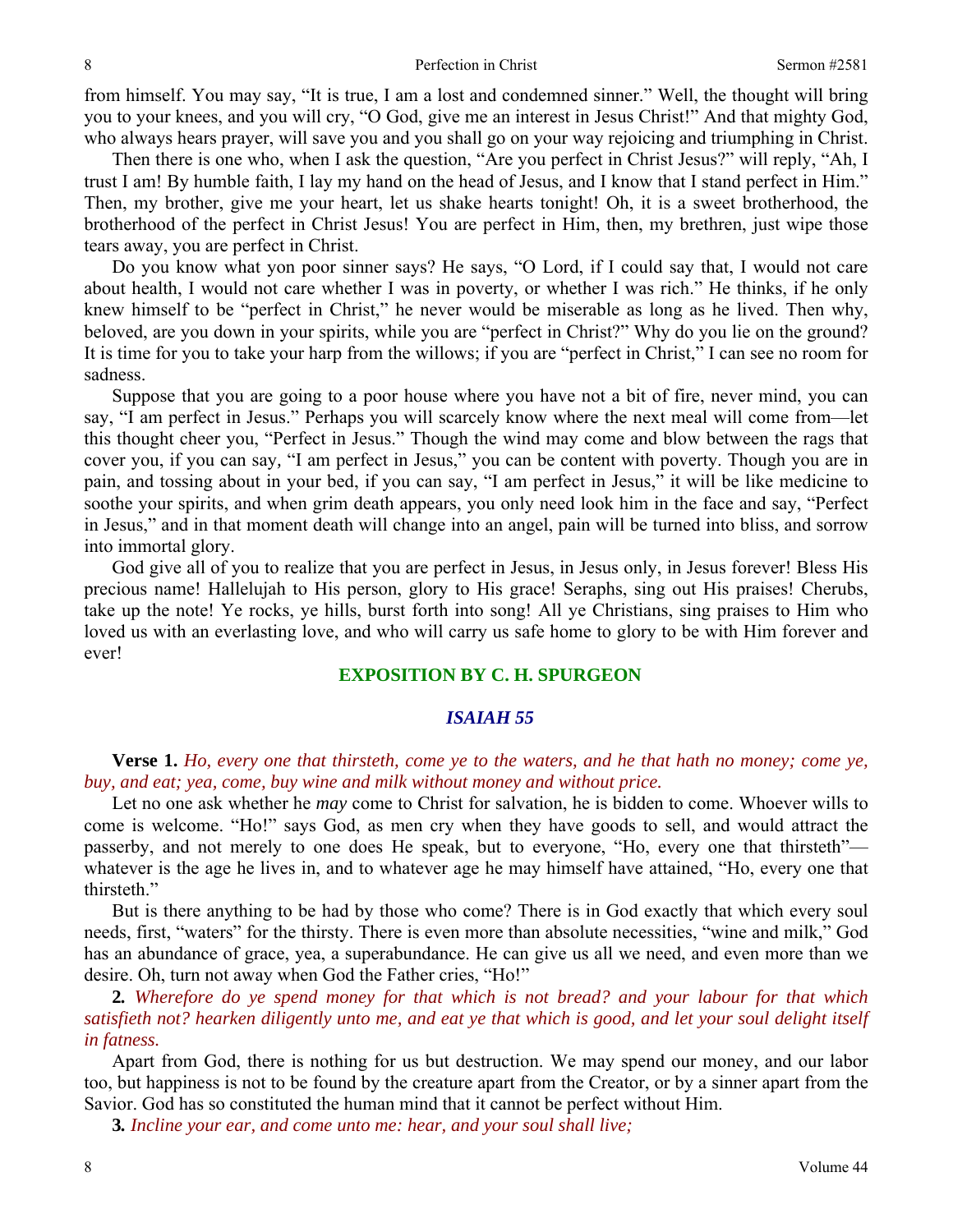It seems a very little thing to do, does it not? Simply to hear—to incline the ear, yet that is the way of salvation, "Faith cometh by hearing, and hearing by the Word of God." Alas! nowadays the mass of men will not hear God's message of mercy, they pass it by as if it were an old worn out tale of which they knew quite enough. Hear then, what God says to His poor forgetful creature, "Hear, and your soul shall live"—

**3***. And I will make an everlasting covenant with you, even the sure mercies of David.* 

Will God make a covenant with man? Can it be that He will strike hands with sinful man, and enter into league and compact with him? Yes, so He says, if men will but incline their ear, and come to Him, He will enter into covenant with them, "I will make an everlasting covenant with you, even the sure mercies of David." "But David is dead," says someone. Yes, I know he is, but *the* David here meant always lives, it is Jesus, the Son of God.

**4***. Behold, I have given him for a witness to the people, a leader and commander to the people.* 

Jesus Christ is the people's Witness and Leader, born among them, living among them, dying for them, living still to save them, and God declares that He gives this Christ to such as hear Him, to such as incline their ear, and come unto Him.

**5***. Behold, thou shalt call a nation that thou knowest not, and nations that knew not shall run unto thee because of the LORD thy God, and for the Holy One of Israel; for he hath glorified thee.* 

Brethren, our Lord Jesus Christ did not die in vain. He died to redeem His chosen people, and those whom He redeemed He will certainly have. Even though some reject Him, others will not. God has power over human hearts, and where Christ's Gospel is faithfully preached, and attended by the Holy Spirit's power, sinners must come to Christ. Their will shall sweetly yield to the supremacy of love. Even though they set themselves against Christ, yet they shall come when the Lord draws them, and glory shall be gotten to His holy name by the salvation of those who never even thought of being saved.

**6***. Seek ye the LORD while he may be found, call ye upon him while he is near:* 

"Seek ye the LORD while he may be found," that is, *now.* "Call ye upon him while he is near;" He is near now. Wherever Christ is lifted up, and His Gospel is proclaimed, there is He according to His promise, "Lo, I am with you alway, even unto the end of the world."

**7***. Let the wicked forsake his way, and the unrighteous man his thoughts: and let him return unto the LORD; and he will have mercy upon him; and to our God, for he will abundantly pardon.* 

What a grand word that is! "He will abundantly pardon." However abundant sin may be, God's pardon is still more abundant. As Paul puts it, "Where sin abounded, grace did much more abound." Sin may be like the great mountains, but the mercy of God is like Noah's flood, that rose above the tops of the highest hills, "He will abundantly pardon."

**8***. For my thoughts are not your thoughts, neither are your ways my ways, saith the LORD.* 

Oh, what a mercy it is to be taught to think God's thoughts, and to be led in God's ways! It is the entrance into a new life, it is something infinitely beyond the greatest elevation to which any ordinary life can ever reach by its own unaided power.

**9-12.** *For as the heavens are higher than the earth, so are my ways higher than your ways, and my thoughts than your thoughts. For as the rain cometh down, and the snow from heaven, and returneth not thither, but watereth the earth, and maketh it bring forth and bud, that it may give seed to the sower, and bread to the eater: so shall my word be that goeth forth out of my mouth: it shall not return unto me void, but it shall accomplish that which I please, and it shall prosper in the thing whereto I sent it. For ye shall go out with joy, and be led forth with peace: the mountains and the hills shall break forth before you into singing, and all the trees of the field shall clap their hands.* 

"For ye"—that is, ye who have heard God's Word, and believed it—"ye shall go out with joy." Happy hearts help to make a happy world. He who has found his Savior, received God's pardon, and learned God's thoughts, shall find the whole world full of music to him, wherever he may be.

**13***. Instead of the thorn shall come up the fir tree, and instead of the brier shall come up the myrtle tree: and it shall be to the LORD for a name, for an everlasting sign that shall not be cut off.*